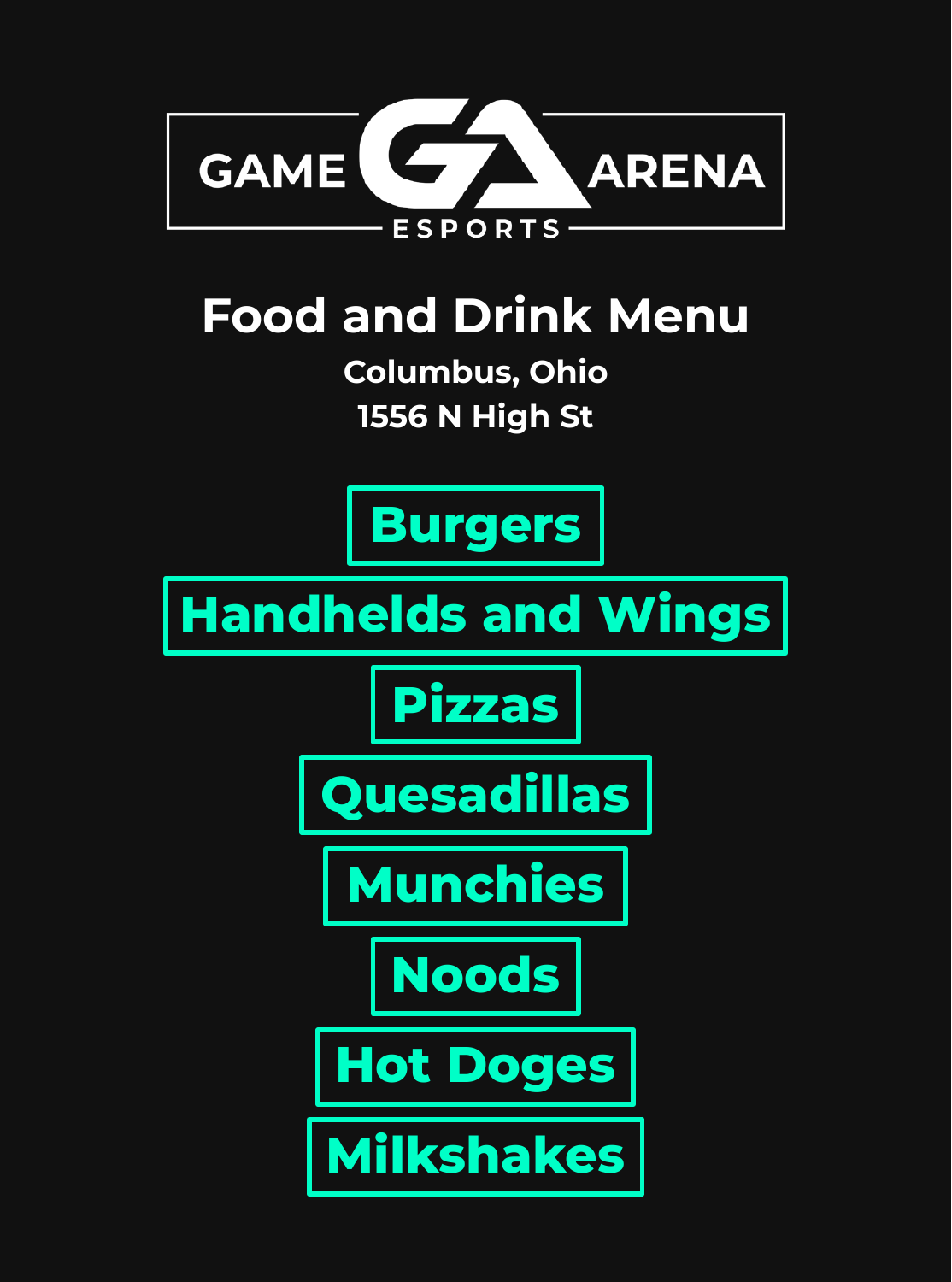## **BURGERS**

Served w/ fries or sub waffle fries or tots for \$1.50

### <span id="page-1-0"></span>**Smash Burger**

1/4 lb Beef Patty + Cheez Whiz + Pickle Caramelized Onions + Special Sauce Brioche Bun

#### **Classic Burger**

1/4 lb Beef Patty + Cheddar Cheese Onion + Tomato + Ketchup + Mustard Pickle + Brioche Bun

#### **Double Bacon Cheeseburger**

2 x 1/4 lb Beef Patties + Cheez Whiz Tomato + Cheddar Cheese + Bacon Brioche Bun

#### **Arena Vegan Burger**

Shitake Black Bean Patty + Lettuce Yellow Onion + Tomato + Pickle Sesame Seed Bun

**\$14**

**\$12**

**[Top](#page-0-0)**

**\$11**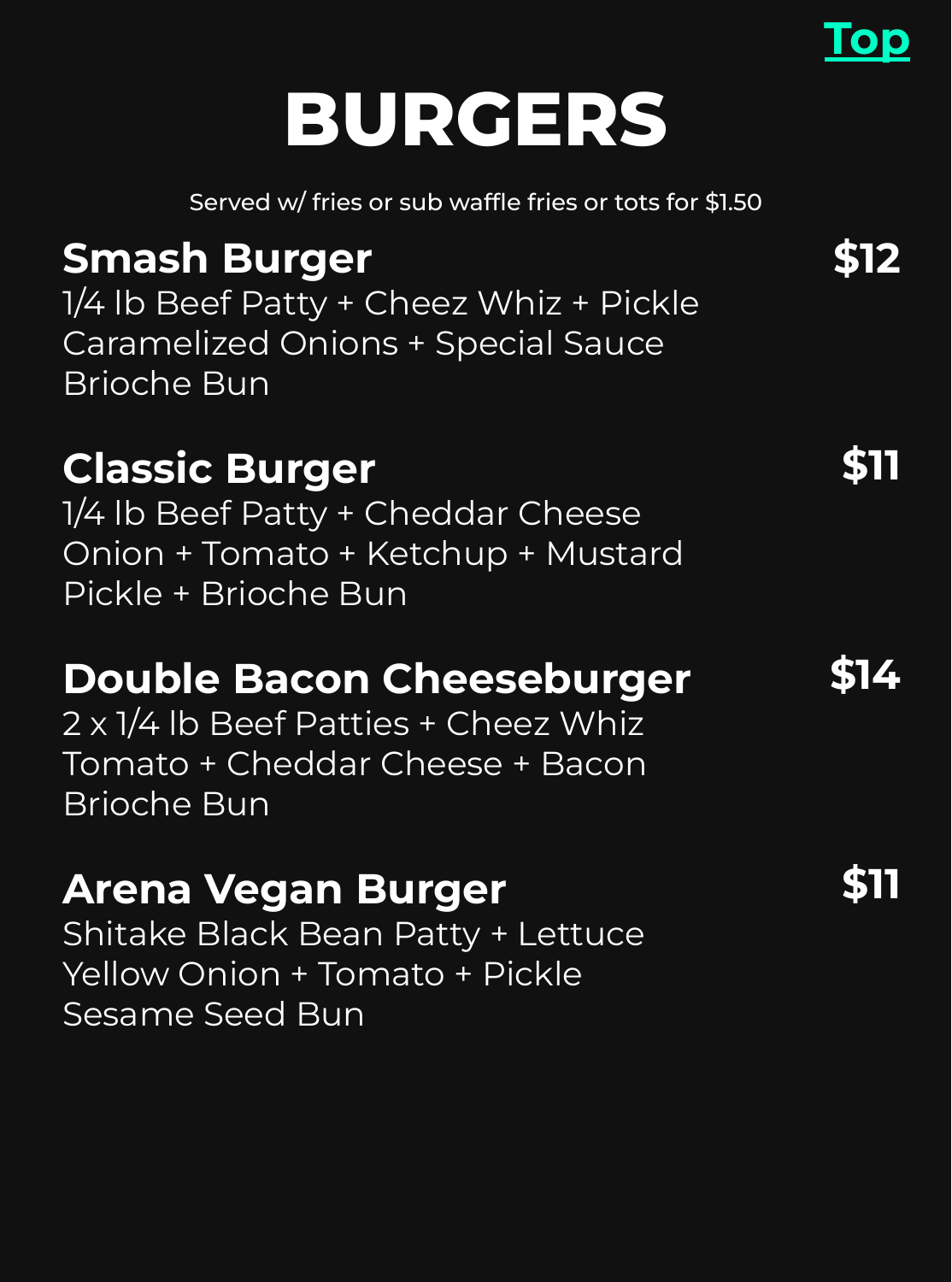# **Handhelds**

Served w/ fries or sub waffle fries or tots for \$1.50

### <span id="page-2-0"></span>**Flaming Hot Chicken Sandwich**

Fried Flaming Hot Cheeto Chicken Patty Chipotle Ranch + Lettuce Dill Pickle + Brioche Bun

### **Ultimate Grilled Cheese**

Buttery Garlic Bread + Mozzarella and Cheddar Cheese Blend + Havarti Cheese + Marinara Dipping Sauce

# **Wings**

\*All wings are boneless\* Served with side of Ranch or Blue Cheese

### **Arena Wings**

Crispy wings tossed in Buffalo Sauce and our signature blend of spices

### **Buffalo Wings**

Crispy wings tossed in Buffalo Sauce

### **BBQ Wings**

Crispy wings tossed in BBQ Sauce

### **Wild Wings**

Crispy wings tossed in BBQ Sauce with a Buffalo drizzle

**\$9**

**\$12**

**[Top](#page-0-0)**

**\$9**

**\$9**

**\$9**

**\$9**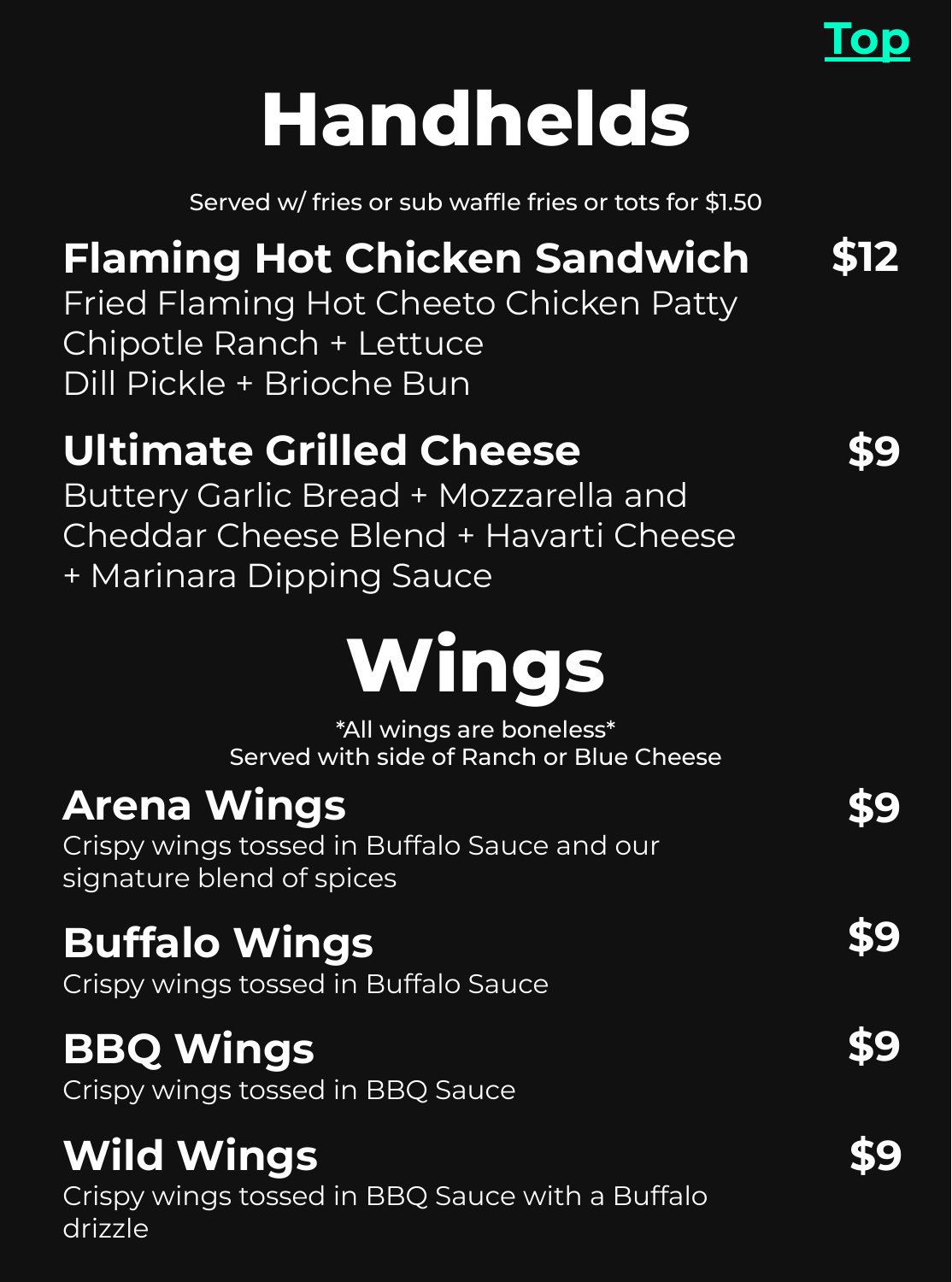

Pizzas are personal size. Served on a 9" crust.

### <span id="page-3-0"></span>**Traditional Cheese**

Mozzarella and Provolone Cheese blend

#### **Pepperoni**

Mozzarella and Provolone Cheese blend + Pepperoni

#### **Bacon Chicken Ranch**

Mozzarella and Provolone Cheese blend + Grilled Chicken + Bacon + Ranch drizzle

### **Buffalo Chicken**

Mozzarella and Provolone Cheese blend + Grilled Chicken + Ranch + Buffalo and Ranch drizzle

#### **BBQ Chicken**

Mozzarella and Provolone Cheese blend + Grilled Chicken + BBQ + BBQ drizzle

**\$7.5**

**\$7**

**[Top](#page-0-0)**

**\$8**

**\$8**

**\$8**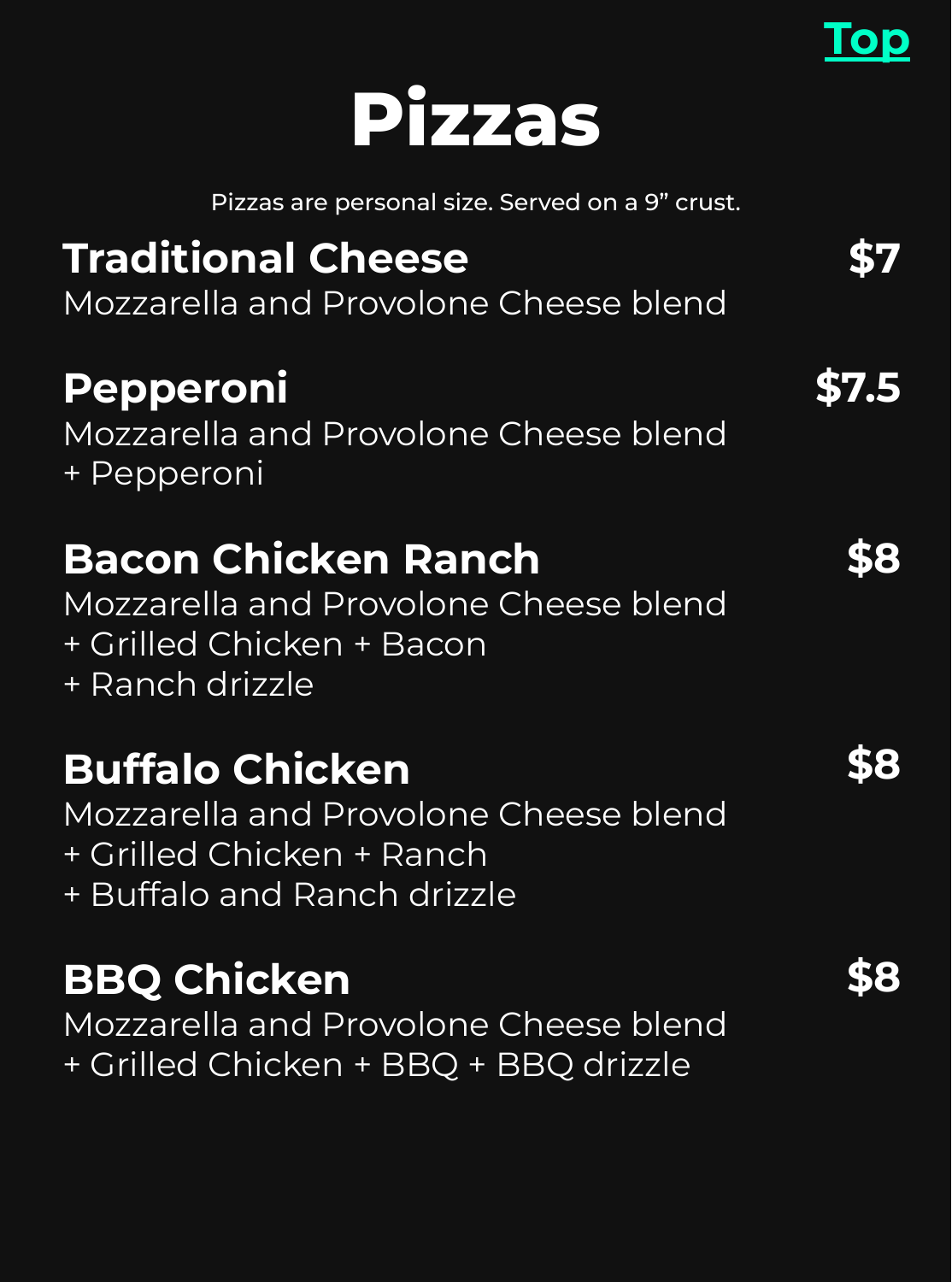# **Quesadillas**

**[Top](#page-0-0)**

Served with Sour Cream

<span id="page-4-0"></span>

| <b>Cheese</b><br>Cheddar and Mozzarella Cheese<br>+ Fiesta Salsa + Ranch Drizzle                                           |  |
|----------------------------------------------------------------------------------------------------------------------------|--|
| <b>Chicken &amp; Cheese</b><br>Grilled Chicken + Cheddar and<br>Mozzarella Cheese + Fiesta Salsa<br>+ Ranch Drizzle        |  |
| <b>Loaded Baked Potato</b><br>Tater Tots + Bacon bits<br>+ Cheddar and Mozzarella cheese<br>+ Chipotle Ranch<br>+ Cilantro |  |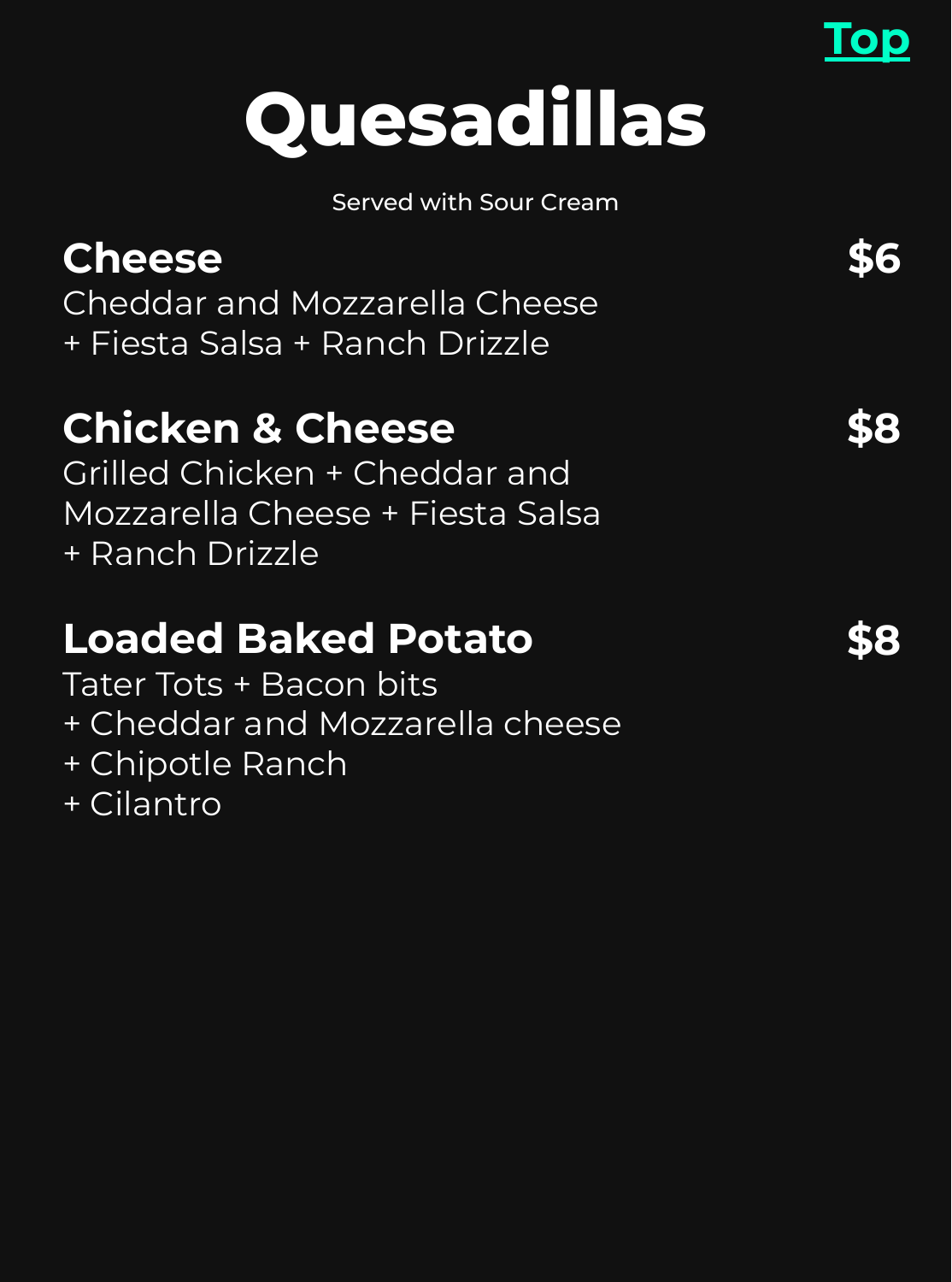# **Munchies**

<span id="page-5-0"></span>

| <b>Sea Salt Fries</b><br>Sea Salt + w/ Ketchup                                                             |     |
|------------------------------------------------------------------------------------------------------------|-----|
| <b>Garlic Chili Fries</b><br>Chili garlic salt + Garlic Aioli + Cilantro                                   | \$5 |
| <b>Parmesan Truffle Fries</b><br>Parm + Truffle oil + Garlic Aioli + Cilantro                              | \$6 |
| <b>Mini Corn Dogs</b><br>Mini corn dogs w/ Honey Mustard                                                   | \$6 |
| <b>Fried Mushrooms</b><br>Battered Mushrooms w/ Ranch                                                      | \$6 |
| <b>Mozzarella Sticks</b><br>5 Sticks Served with Marinara                                                  | \$6 |
| <b>Loaded Tater Tots</b><br>Tater Tots + Cheese Whiz + Bacon<br>+ Sour Cream + Jalapeno + Chives           |     |
| <b>Doritos Crusted</b><br><b>Chicken'Waffle Fries</b><br>Doritos crusted + Waffle Fries + Honey<br>w/Ranch |     |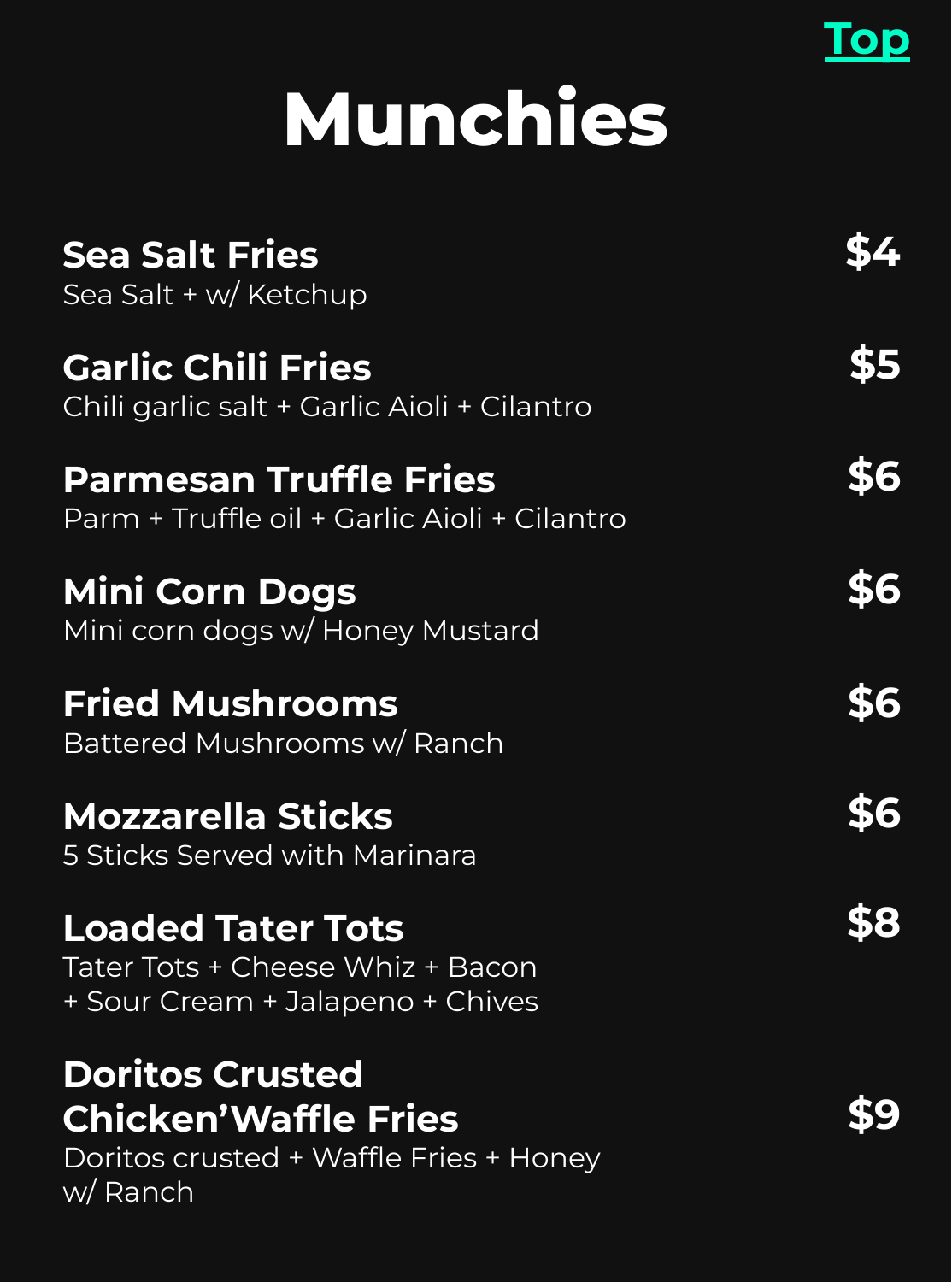# **Noods**

#### <span id="page-6-0"></span>**Classic Mac**

Cheese Whiz + Cheddar and Mozzarella Cheese + Garlic Bread Crumbs + Bacon Bits

+ Chives

#### **Ramen**

Miso Broth + Noodles + Boiled Egg + Roasted Corn + Shiitake Mushroom + Green Onion + Sesame Seeds

**\$9**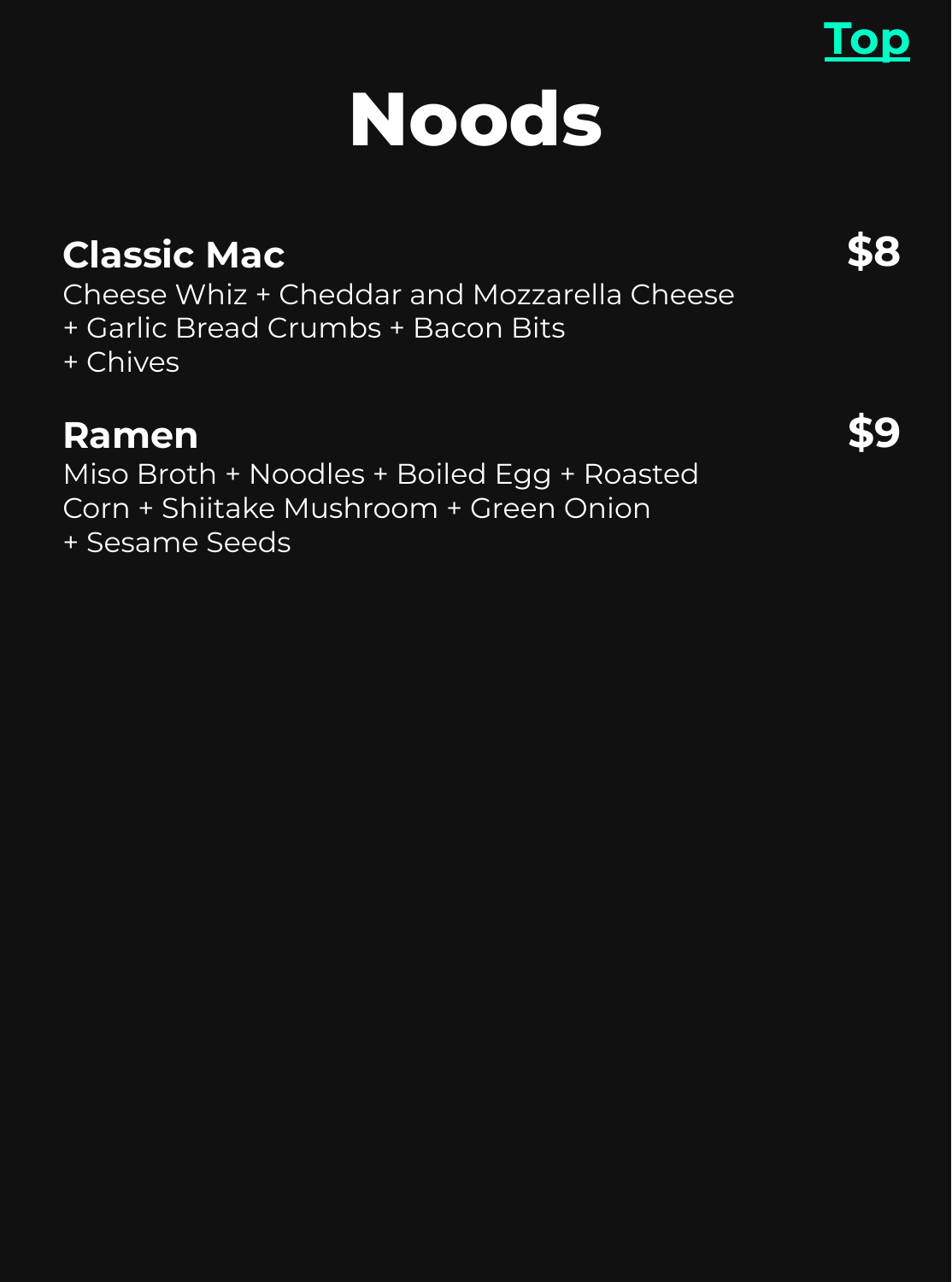# **Hot Doges**

<span id="page-7-0"></span>

| <b>Arena Dog</b><br>Beef Frank + Bacon + Cheese Whiz<br>+ Salt n Vinegar chips + Jalapeno<br>+ Honey Mustard + Chives                   |  |
|-----------------------------------------------------------------------------------------------------------------------------------------|--|
| <b>Plain Dog</b><br>Beef Frank + Bun<br>+ Optional Ketchup and/or Mustard                                                               |  |
| <b>Ramen Dog</b><br>Tater Tots + Bacon bits + Cheddar and<br>Mozzarella cheese + Chipotle Ranch<br>+ Cilantro<br>Served with Sour Cream |  |